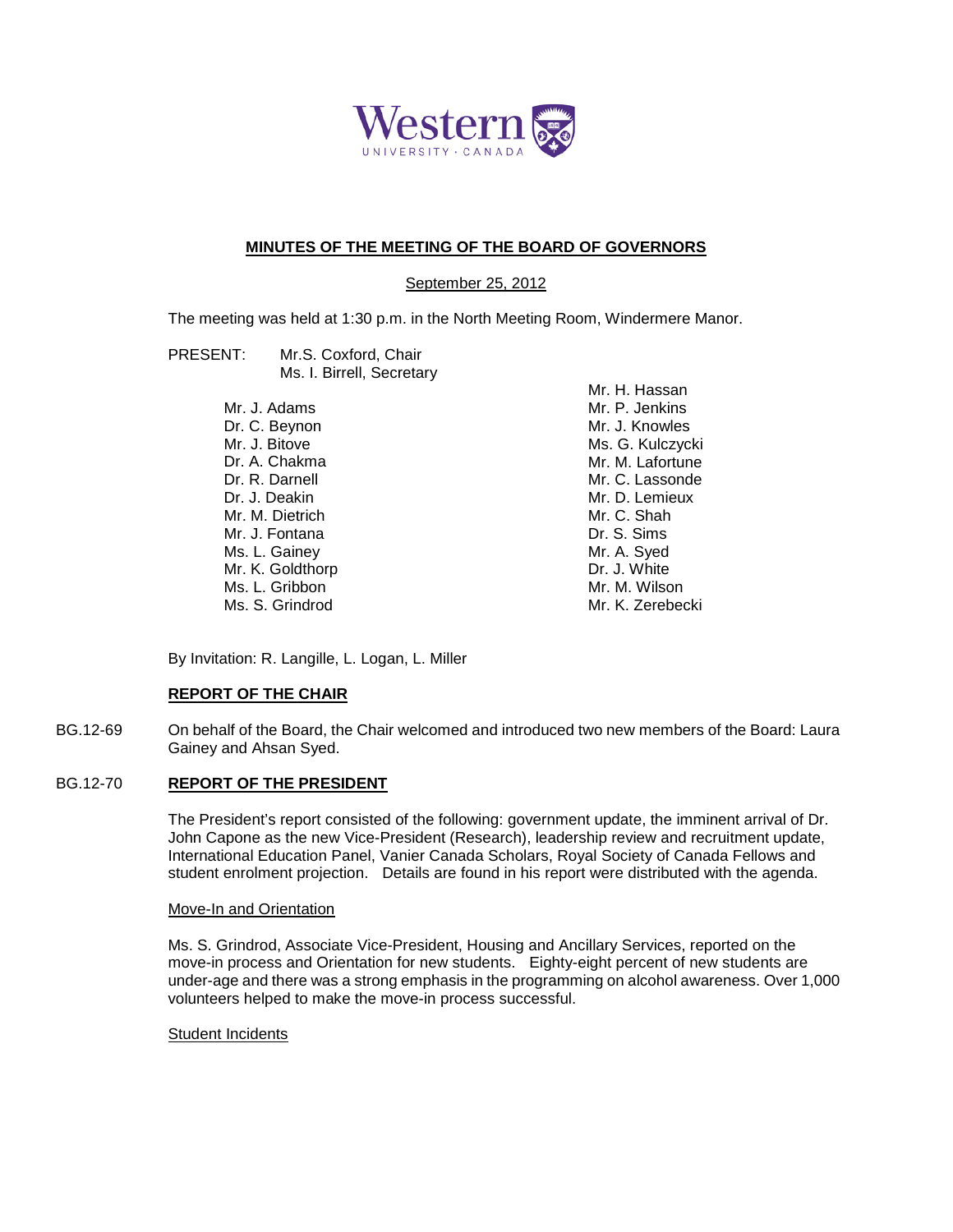Members were advised of the recent accidental death of an Ivey student and a report of a sexual assault in a student residence.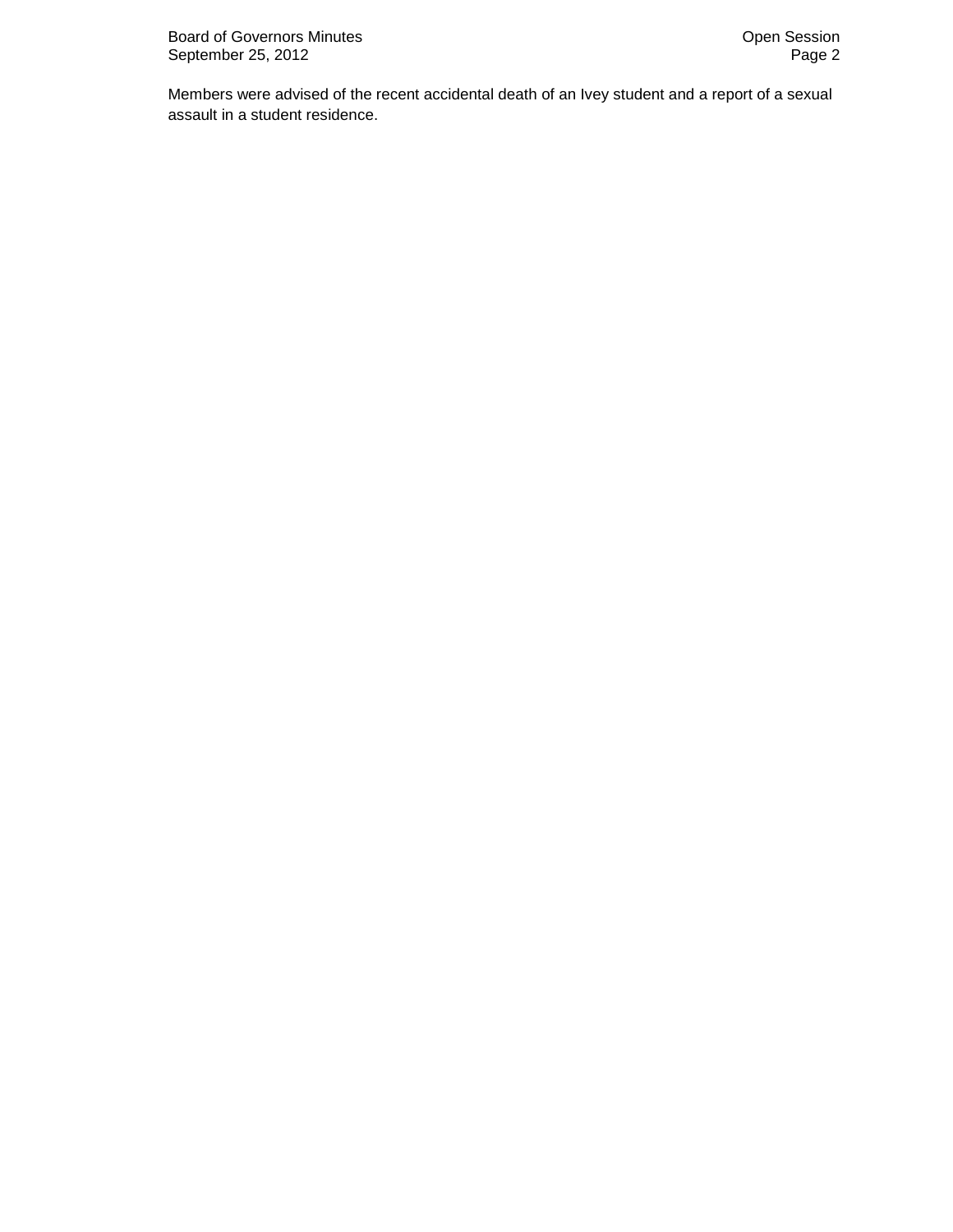Board of Governors Minutes **Community** Community Community Community Community Community Community Community Community Community Community Community Community Community Community Community Community Community Community Com September 25, 2012 **Page 3** 

# BG.12-71 **UNANIMOUS CONSENT AGENDA** [Appendix I]

It was moved by C. Shah, seconded by P. Jenkins,

That the eight items listed in Appendix I be approved and/or received for information by the Board of Governors by unanimous consent.

CARRIED

# BG.12-72 **Minutes of the Previous Meeting**

The minutes of the meeting of June 21, 2012, were approved as circulated.

### **REPORT OF THE PROPERTY & FINANCE COMMITTEE** [Appendix II]

### BG.12-73 **Information Items Reported by the Property & Finance Committee**

The Report of the Property & Finance Committee, detailed in Appendix II, contained the following items that were received for information by unanimous consent:

- CGA Ontario Professorship in Accounting
- MBA '80 Faculty Fellowship in Entrepreneurship
- Quarterly Ratio Report on Non-Endowed Funds
- Investment Committee Report March 2012
- Investment Committee Report June 2012
- New & Revised Scholarships and Awards

#### **REPORT OF THE AUDIT COMMITTEE** [Appendix III]

### BG.12-74 **Audited Financial Statements for the Year Ended April 30, 2012**

It was moved by J. Knowles, seconded by M. Wilson,

That the Board of Governors approve the draft audited combined financial statements for the University for the fiscal year ended April 30, 2012 (Appendix III, Annex 1, Tab 1)

#### CARRIED

### BG.12-75 **Information Item Reported by the Audit Committee**

The Report of the Audit Committee, detailed in Appendix III, contained the following item that was received for information by unanimous consent:

• Financial Statements for related companies and other organizations of The University of Western Ontario for the fiscal year ended April 30, 2012.

### **ITEMS REFERRED BY SENATE** [Appendix IV]

#### BG.12-76 **Information Items Referred by Senate**

A revised Appendix IV, Items Referred by Senate, contained the following item that was received for information by unanimous consent:

Academic Administrative Appointments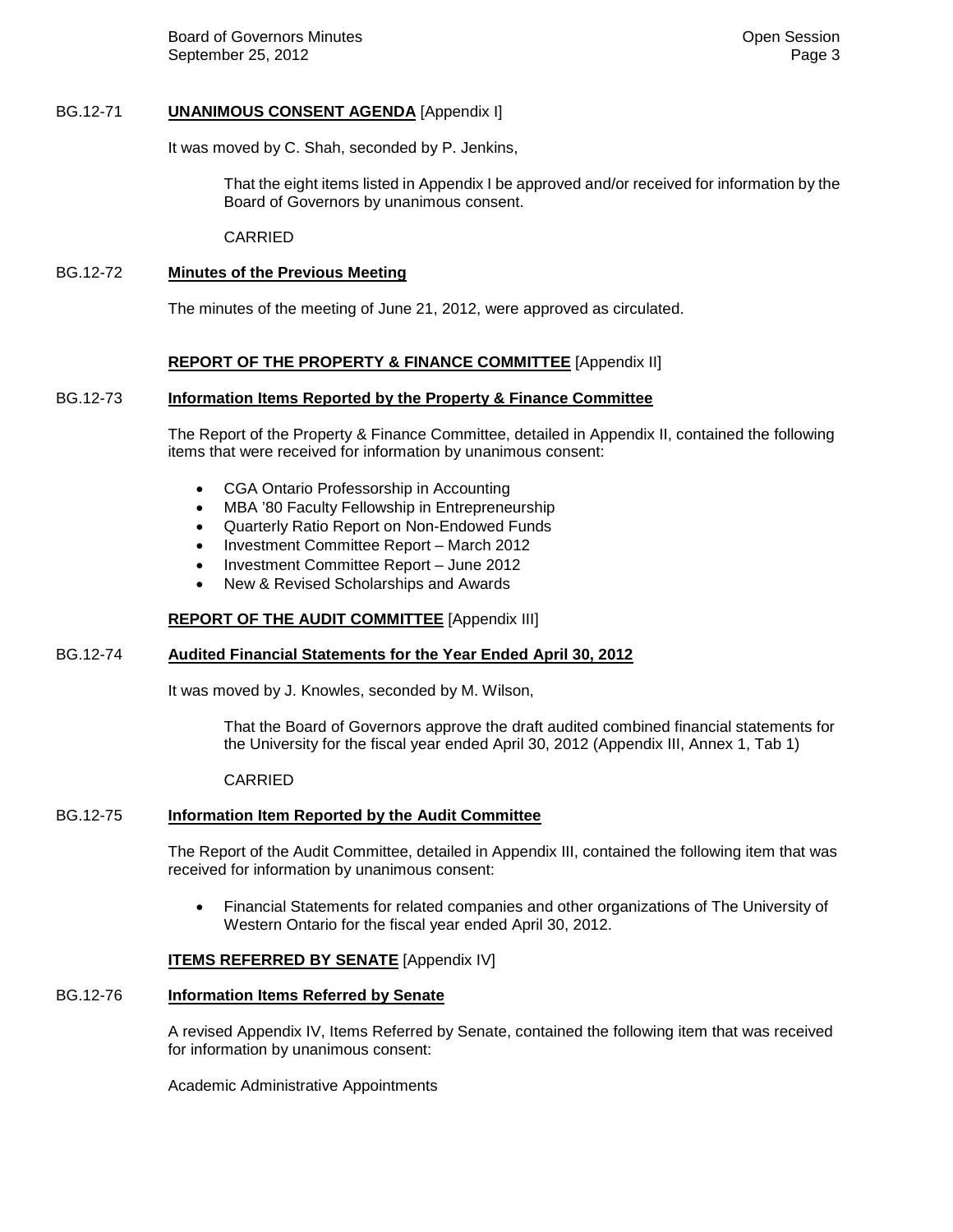# BG.12-77 **Report on the Strategic Mandate Agreements**

Dr. Deakin provided a comprehensive report on Western's response to the Strategic Mandate Agreements. Overhead slides used to highlight the presentation are attached to these minutes as **Appendix 1**.

In response to questions and comments, the following points were noted:

- The Board is receiving the report for discussion and information only; the final report will be provided to members at the time of submission.
- Western's submission is based on the current strategic plan and on initiatives already underway. There is no question, therefore, that the university would be able to meet any metrics that might be established out of the document.
- Changes to the transfer credit process would have little practical impact on Western with respect to taking in transfer students; already high student retention rates mean that there are very few spaces available in upper years for transfer students.
- While institutions have not shared their draft documents, it seems that most universities are taking a proprietary approach and will likely speak to their own strengths.
- With respect to the role of HEQCO, the specific parameters and mandate for the peer review panel to be established are not yet clear.
- Concern was expressed about the timing of the Minister's initiation of the SMA project. The directive was issued in June when most students and faculty were away from campus making consultation difficult. Notwithstanding, the Provost noted that input had been received from Western's faculty and student leadership and both UWOFA and the USC were issuing letters of support for the university's submission.

A member suggested that, although the SMA was before the Board for discussion only, it would be appropriate for the Board to pass a motion supporting the efforts of the administration in pulling together an excellent submission.

It was moved by C. Shah, seconded by C. Lassonde,

That the Board of Governors express its full support of the direction taken by the senior administration in responding to the request for development of a Strategic Mandate Agreement for submission to the Minister of Training, Colleges and Universities.

CARRIED.

The meeting adjourned to the confidential session.